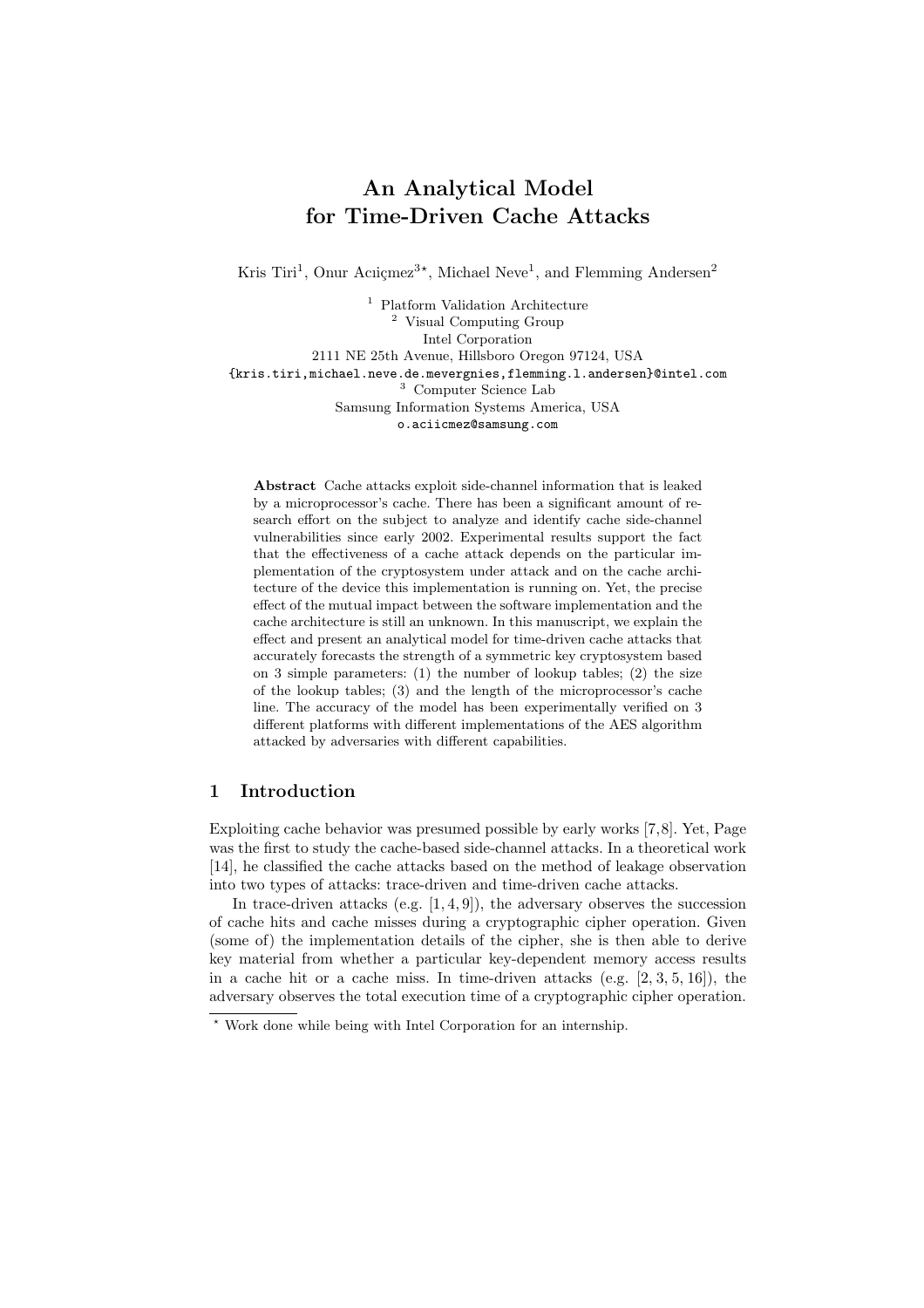She is then able to derive key material as the execution time depends on the number of key-dependent memory accesses that result in cache misses. Since the cache behavior is only one of the many elements that affect the overall execution time of a cryptosystem, time-driven attacks require statistical analysis using a large number of samples to infer key material. However, they are more generic and easier to apply than trace-driven attacks, because simple and pure software methods are sufficient to carry out time-driven attacks. On the other hand, the current trace-driven attacks are based on power analysis and mandate physical access and alteration of the processing device, and thus their use is very restricted. To the best of our knowledge, trace-driven attacks have not been demonstrated in practice.

Recently, another type of cache attack has been demonstrated: the accessdriven cache attacks [11, 13, 15]. In this attack type, the adversary observes the individual cache lines accessed by the cryptographic cipher operation. She derives key material from knowing which cache lines and thus also which table entries have been touched during the key-dependent memory accesses. A single observation caries a lot of information and access-driven attacks generally require a significantly lower number of measurements than other cache attacks.

Numerous mitigations have been proposed alongside and as a reaction to the cache-attacks  $(e.g. [3, 5, 6, 9, 13, 14])$ . Most of them are software based and alter the size or the deployment of the lookup tables. For instance, with compact lookup tables [6], where a cache line contains relatively more table entries, or with dynamic lookup table permutations [6], where a cache line contains different table entries over time, less information is disclosed through knowledge of a cache line access. Yet, it is never specified how strong these mitigations are. The mitigations appear to be ad hoc and we are unaware of any formal proofs attesting their effectiveness.

Limited experimental results, however, do exist to support the mitigations [5, 6]. Yet the results are not available for all microprocessors, are only valid for a single algorithm and are unclear with respect to the actual strength of the mitigation. In this manuscript, we will present an analytical model that allows to quickly evaluate any mitigated or non-mitigated implementation on any microprocessor of any symmetric key encryption algorithm using lookup tables that are being exploited in time-driven cache attacks. The model provides a strict lower bound on the required number of measurements for a successful timedriven cache attack. The analytical model allows further to modify the threat level: it can incorporate adversaries with a sampling resolution as small as a single encryption round or as large as several complete encryptions.

The remainder of this document is organized as follows. The next section briefly describes time-driven attacks and illustrates them with the last round correlation attack. Section 3 first derives the analytical model and then shows that it is universal and valid for any time-driven cache attack as the resulting metric is based on the signal-to-noise ratio present in the measurements. In section 4, the analytical model is experimentally verified on different platforms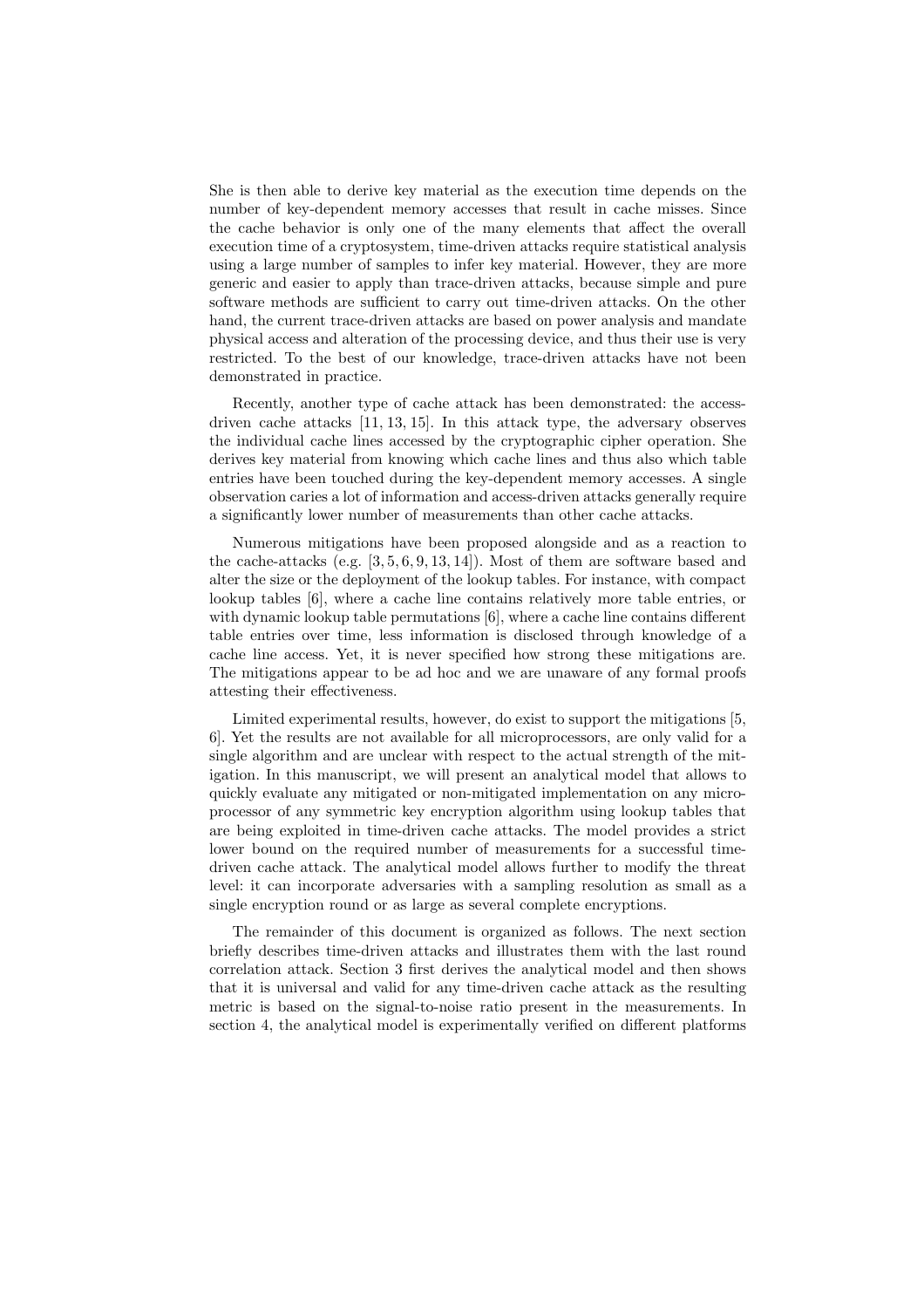using the unmitigated OpenSSL and several mitigated implementations of the AES algorithm. Finally a conclusion will be formulated.

### 2 Time-Driven Cache Attacks

The cache is a processor component that stores recently used data in a fast memory block close to the microprocessor. Whenever the processor tries to retrieve data from the main memory, it can be delivered more quickly if this data is already stored in the cache (a.k.a. cache hit). On the other hand, if the data is not available in the cache (a.k.a. cache miss), it has to be fetched from the main memory (or a higher level of cache), which has a much larger latency compared to the cache. The difference between both cache access events, i.e. a cache hit and a cache miss, is measurable and provides the attacker with information on the state and the execution of the algorithm to extract secret key material.

Observing each single cache access event, however, is extremely hard when performing a local attack and even impossible for remote attacks. Hence in a time-driven cache attack, the adversary observes the aggregated effect of all the memory accesses in a cryptographic operation, i.e. the total number of cache misses and hits or at least its effect on the execution time of the operation. To infer key material, she then analyzes cache collisions in a lookup table of interest.

In this paper, we define a cache collision as the situation involving two different memory accesses attempting to access the same memory location or different but very close memory locations that are stored in the same cache line. A cache line, aka. cache block or entry, is the smallest unit of memory that can be transferred between the main memory and the cache. The effect is ideally that the first access ensures that the data is in the cache such that the second access results in a cache hit. The attack is based on the assumption that when there is a cache collision between two particular table lookup operations, the total number of cache misses tends to be lower. On the other hand, if there is no collision between these two table lookup operations, then the overall number of cache misses tends be higher.

Note that even when there is no cache collision between the two particular table lookup operations under investigation, the second cache access might still result in a cache hit because of a cache collision with another table lookup operation. However, if enough observations are taken into account, the distribution of the number of cache misses when the cache collisions are always correctly predicted will be different from the distribution obtained when they are not. Hence, the resistance against an attack is measured as the required number of samples for a successful attack or in other words the number of samples that must be analyzed to distinguish the correct key guess from the incorrect key guesses.

An adversary tries to estimate whether a cache collision occurs between two particular table lookup operations by examining the indices of the lookup operations. She computes these indices based on the known and observable data and also based on a guess on a fragment of the secret key. Note that the secret key fragment is relatively small and that the computational complexity of a cache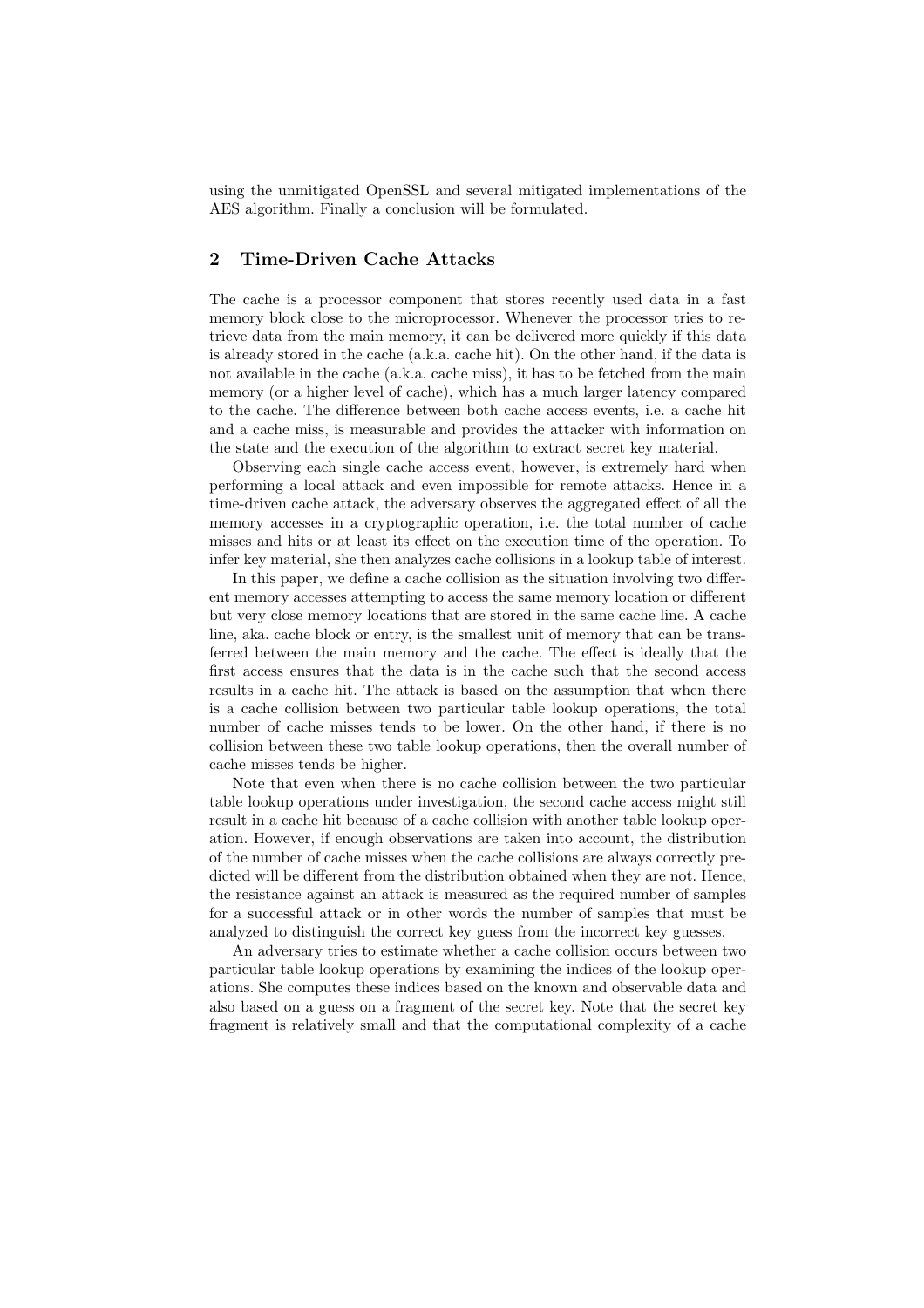attack is significantly reduced compared to a brute-force attack on the entire secret key. The complete secret key is revealed by finding all of the composing key fragments.

Several statistical techniques are available to decide on the correct key value. For instance, Bonneau et al. suggest the t-test to find statistical significant different averages between distributions [5]. We use the correlation coefficient between the measurements and the estimations. This method is common practice in sidechannel analysis, and especially in power analysis. This method allows us to deduce our analytical model for time-driven cache attacks that can be used to compute the strength of a given implementation on a given platform instead of relying on cumbersome empirical assessments to estimate the required number of measurements for a successful attack.

With the correlation coefficient method, the secret key fragment  $K_{secret}$  is found by evaluating the following cost function:

$$
K_{secret} = max_K(|corr(M, E_K)|)
$$
\n(1)

The vector M consists of the measurement scores that represent the number of cache misses that occur during the cryptographic cipher operation on the messages in a sample set. To be more precise, a measurement score is a value that approximates the number of cache misses realized during the operation such as the execution time of the operation or the cache miss count obtained via the use of performance counters. The vector  $E_K$  consists of the corresponding estimations of the adversary on the actual number of cache misses. As mentioned above, she computes these estimations by using the known values of the ciphertext or the plaintext and her guess  $K$  on a portion of the secret key.

#### 2.1 Last round correlation attack

For a better understanding, we now describe the correlation attack on the last round of AES-128. We successfully mounted this attack on 10 different platforms (2 servers and 8 PCs) from 3 different processor manufacturers with 7 different operating systems.

Figure 1 shows a snippet of the last round of the OpenSSL AES implementation [12]. This implementation uses four lookup tables Te0, Te1, Te2, and Te3 for the first 9 rounds and a single table Te4 for the  $10^{th}$  (i.e. last) round. Each table contains 256 4-byte words. The input to the tables is a single byte output of the preceding key addition.

The attack will estimate a single cache miss of the last round accesses and compare it with the measurement score for the total number of cache misses of the complete AES encryption. The estimation assumes that if 2 inputs to the table of interest Te4 point to the same cache line, there is a cache hit; while if they point to different cache lines, there will be a cache miss. The table indexes –i.e. (t0>>24), (t1>>16)&0xff, (t2>>8)&0xff), etc. in figure 1– are a single byte of the input to the last encryption round. The model thus estimates whether  $\langle p_i^{(10)} \rangle$  equals  $\langle p_j^{(10)} \rangle$ , where  $p_i^{(10)}$  is the *i*<sup>th</sup> byte input to the 10<sup>th</sup> and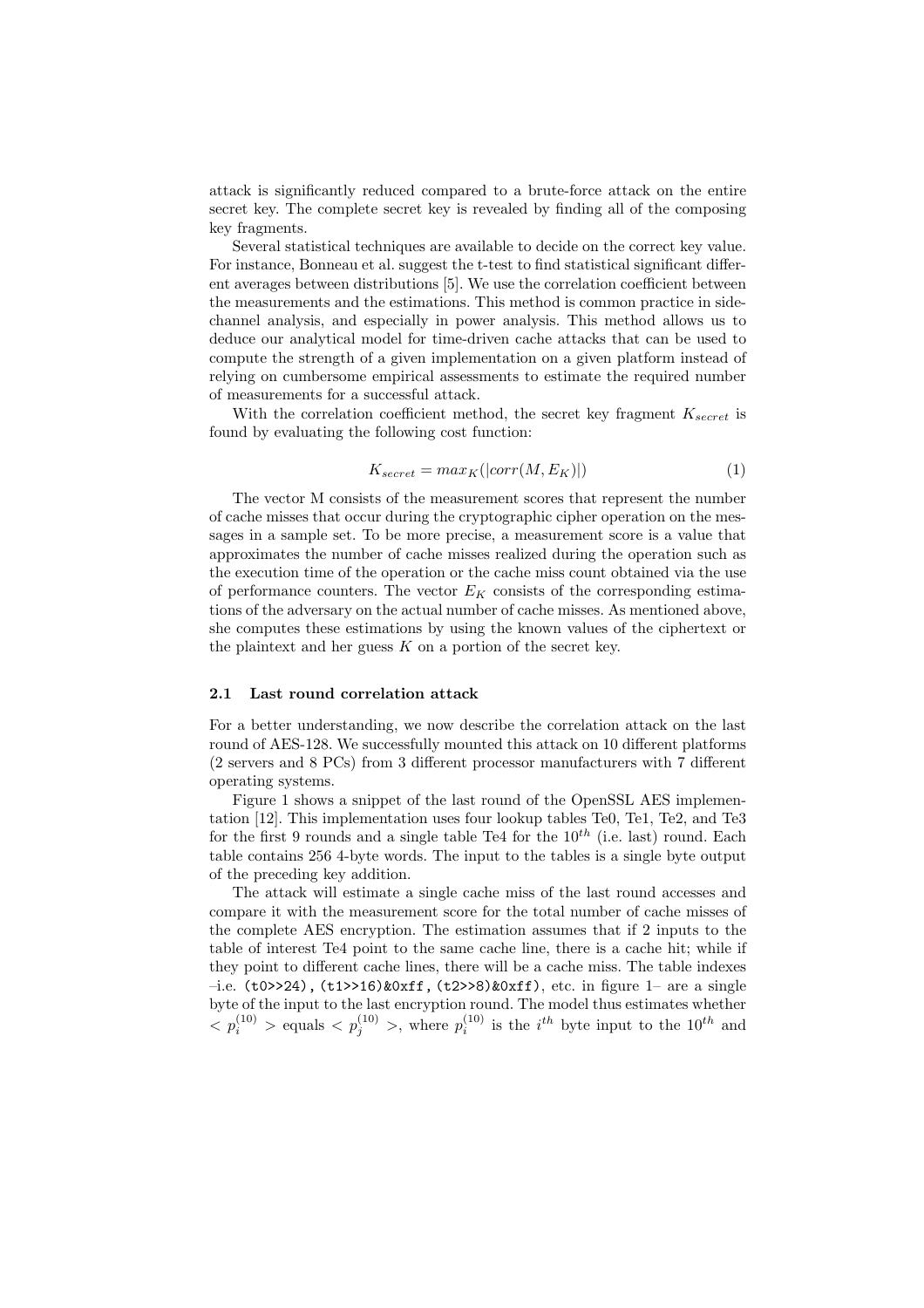```
void AES_encrypt(const unsigned char *in,
                    unsigned char *out, const AES_KEY *key) {
     ...
     // apply last round and
     // map cipher state to byte array block:
     s0 =<br>(Te4[(t0 >> 24)
                                    1 & 0xff000000)
          (Te4[(t1 >> 16) & 0xff] & 0x00ff0000) ^
(Te4[(t2 >> 8) & 0xff] & 0x0000ff00) ^
          (Te4[(t3) ) & 0xff] & 0x000000ff)
          rk[0];
    PUTU32(out \leq 0);
     s1 =<br>(Te4[(t1 >> 24)
                                    J & Oxf10000000(Te4[(t2 \gg 16) \& 0xff] \& 0x00ff0000)(Te4[(t3 \rangle 8) \& 0xff] \& 0x0000ff00)<br>(Te4[(t0) \& 0xff] \& 0x000000ff)(x + 0)x + 0x = 0 & 0x000000ff)
         rk[1];
     ...
}
```
Figure 1. Last round snippet of OpenSSL AES encrypt function [10].

last encryption round and where the  $\langle \rangle$  operator selects the most significant bits to account for the fact that a cache line contains several table elements ordered in function of the table index. The values  $\langle p_i^{(10)} \rangle$  and  $\langle p_j^{(10)} \rangle$ can be calculated as  $\langle s\,s\,^1(RK_i^{(10)}\oplus C_i)\rangle$  and  $\langle s\,s\,^1(RK_j^{(10)}\oplus C_j)\rangle$ based on the ciphertext bytes  $C_i$  and  $C_j$ , which are known to the attacker, and a guess on the last round key bytes  $RK_i^{(10)}$  and  $RK_j^{(10)}$ . The correct values of  $RK_i^{(10)}$  and  $RK_j^{(10)}$  are the ones that result in the highest correlation coefficient between the measurements and the estimations. The key search space equals  $2^{16}$ to find the 2 initial key bytes and  $14 \cdot 2^8$  to find the remaining 14 key bytes. In the remainder of this manuscript, we will refer to this attack as the cache line estimation (CLE) attack. The attack can be simplified if the estimation neglects the fact that a cache line contains several table elements and simply assumes that only when two inputs to the table Te4 are equal, there is a cache hit; while if they are different, there will be a cache miss. In that case, the model estimates if  $p_i^{(10)}$  equals  $p_j^{(10)}$  or not. The substitution box is a nonlinear bijection and can be removed from the equality estimation. The model thus estimates whether  $RK_i^{(10)} \oplus C_i$  equals  $RK_j^{(10)} \oplus C_j$ , which can be simplified further to estimating whether  $C_i$  equals  $RK_{ij}^{(10)} \oplus C_j$  with  $RK_{ij}^{(10)} = RK_i^{(10)} \oplus RK_j$ . The correct value of  $RK_{ij}^{(10)}$  is the one that results in the highest correlation coefficient between the measurements and the estimations. The key search space now equals  $15 \cdot 2^8$ to find the 15 offsets  $RK_{ij}^{(10)}$  from  $RK_i^{(10)}$  and 2<sup>8</sup> to brute-force  $RK_i^{(10)}$ . In the remainder of this manuscript, we will refer to this attack as the table index estimation (TIE) attack. Note that the idea behind the last round correlation attack is universal and can be applied to any implementation of a symmetric key encryption algorithm using lookup tables. In the remainder of this manuscript,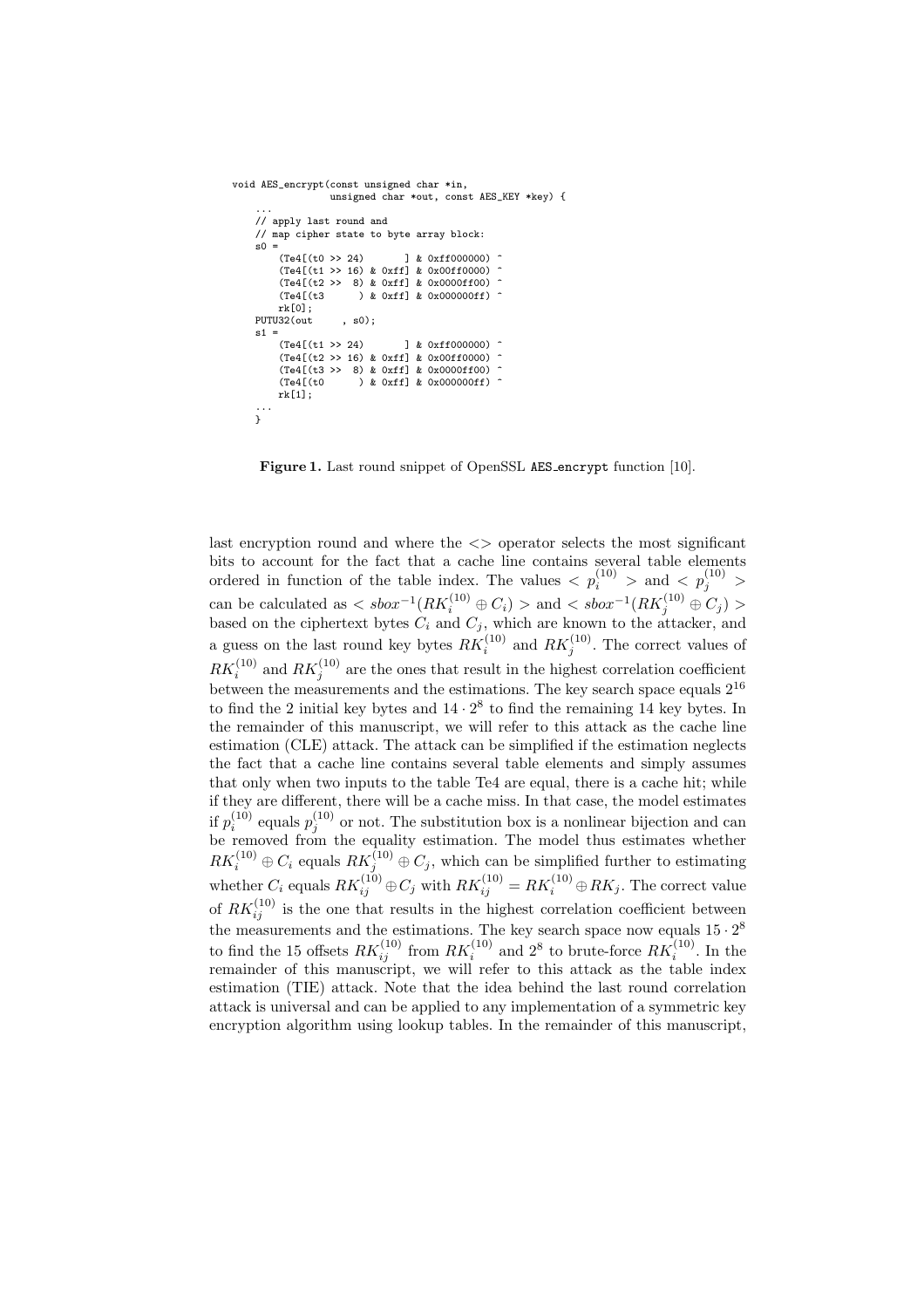we will refer to the lookup table of which the collisions are analyzed as the lookup table of interest.

#### 3 Analytical Model

For a correlation attack, Mangard derived that the number of measurements N required for a successful attack can be computed as follows [10]:

$$
N = 3 + 8 \cdot \left(\frac{Z_{\alpha}}{\ln\left(\frac{1+\rho}{1-\rho}\right)}\right)^2 \approx \frac{2 \cdot Z_{\alpha}^2}{\rho^2} \tag{2}
$$

The parameter  $\rho$  is the correlation coefficient between the measurement vector M and the vector  $E_{K_{secret}}$ , which is the estimation vector computed from the correct secret key fragment  $K_{secret}$ . The parameter  $\alpha$  is the probability to discover the secret key, while  $Z_{\alpha}$  is the quantile of the standard normal distribution for a probability  $\alpha$ . With a probability of 0.99 to discover the secret key fragment, N can be approximated as  $11/\rho^2$ .

Given equation 2, the attack resistance of an implementation can be determined by  $(1)$  modeling the measurements; and by  $(2)$  computing the correlation coefficient between the estimations and the modeled measurements:

$$
\rho = \frac{\mathbb{E}\left(E_{K_{secret}} \cdot M\right) - \mathbb{E}\left(E_{K_{secret}}\right) \cdot \mathbb{E}\left(M\right)}{\sqrt{\mathbb{E}\left(E_{K_{secret}}^2\right) - \mathbb{E}\left(E_{K_{secret}}\right)^2} \sqrt{\mathbb{E}\left(M^2\right) - \mathbb{E}\left(M\right)^2}}
$$
(3)

We will construct the analytical model of the measurements based on the following 5 assumptions:

- 1. The cache does not contain any data related to the cryptographic cipher operation until the operation begins. In other words, the cache is assumed to be "clean" before the operation starts. Note that this is a valid assumption as in order for the adversary to analyze the observed side-channel information she must hypothesize a known initial state of the cache.
- 2. There are no collisions between different tables used in the cryptographic cipher operation. The cache areas on which each table maps to are mutually disjoint. Note that this is a valid assumption as the cache size of contemporary platforms is large enough to store all the tables of nearly all common symmetric key algorithms.
- 3. The cache accesses during the cryptographic cipher operation are random and independent from each other. Note that this is a valid assumption because of the avalanche effect of cryptographic algorithms.
- 4. The cryptographic cipher operation operates uninterrupted. There is no outside effect on the operation and its cache access pattern. Note that this is a valid assumption as the model models a cryptographic cipher operation. The operation can be a single encryption for a normal adversary; multiple encryptions for a limited adversary; and a single round or even a more atomic operation for a powerful adversary.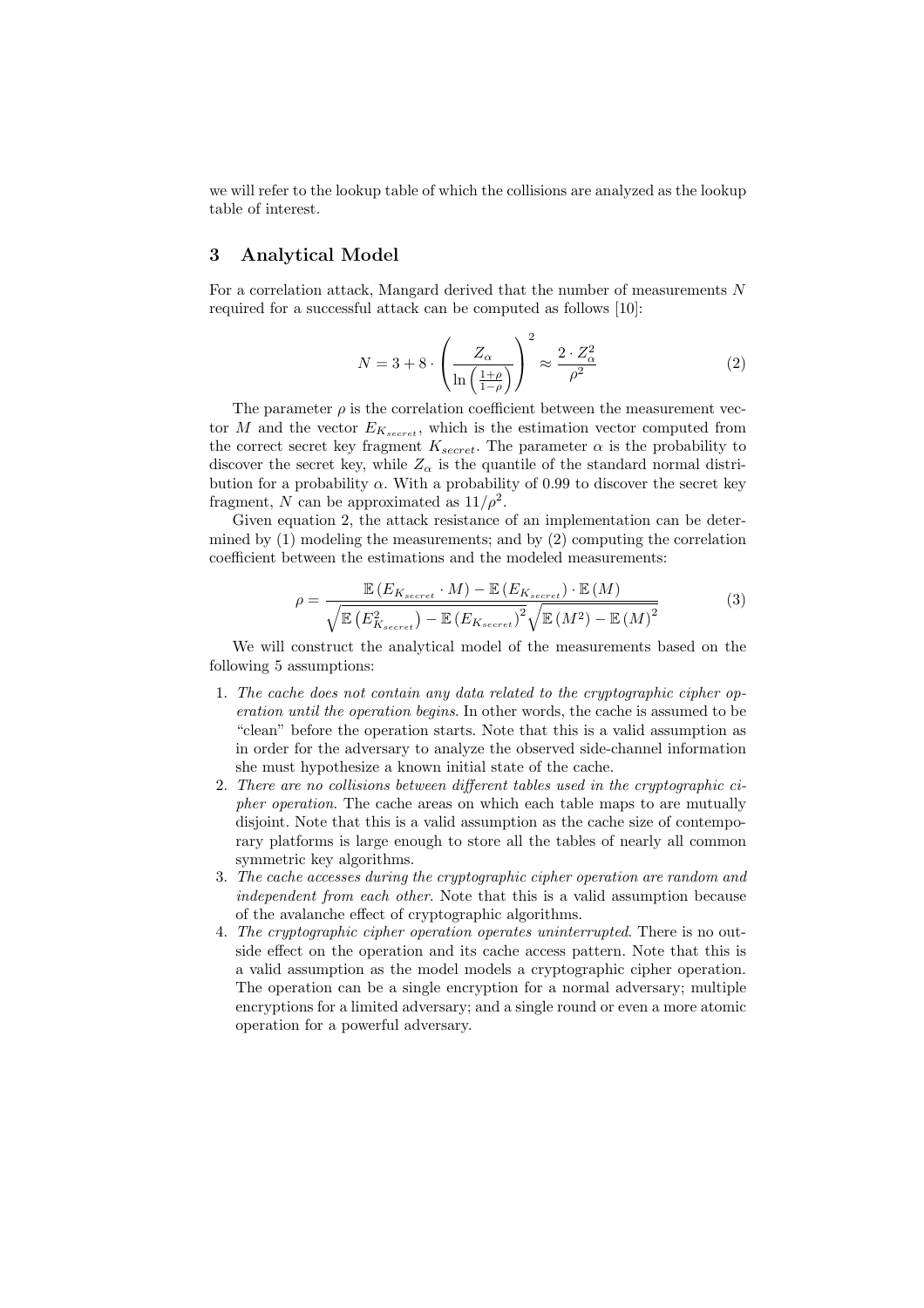5. The execution time of the cryptographic cipher operation is proportional to the number of cache misses. Note that this is the foundation for time-driven cache attacks. Figure 2 shows the linear relationship between the encryption time and the total number of cache misses for the AES algorithm on an arbitrary platform. The results were computed based on 100 million encryptions of random data and averaging the encryption times of those that yield the same number of cache misses. The non-linear effects of the outliers are due to an insufficient number of those events.



Figure 2. Linear relationship between number of cache misses and execution time.

Since the execution time is proportional to the number of cache misses, the analytical model can draw on the number of cache misses instead of on the execution time. Furthermore, using the exact number of cache misses will assure a lower bound on N since any practical measurement score for the number of cache misses will be noisier than the actual number as can be observed from the outliers in figure 2 for which insufficient samples were available to average out the noise.

We will now derive the individual components of equation 3. Since the cache accesses are independent, the  $1^{st}$  and  $2^{nd}$  moment of the number of cache misses equal the sum of the moments of the  $T$  tables used in the cryptographic cipher operation, as shown in equation 4.  $M_t$  denotes the number of cache misses due to accesses to table t.

$$
\mathbb{E}(M) = \sum_{t=1}^{T} \mathbb{E}(M_t) \qquad ; \qquad \mathbb{E}(M^2) = \sum_{t=1}^{T} \mathbb{E}(M_t^2) \tag{4}
$$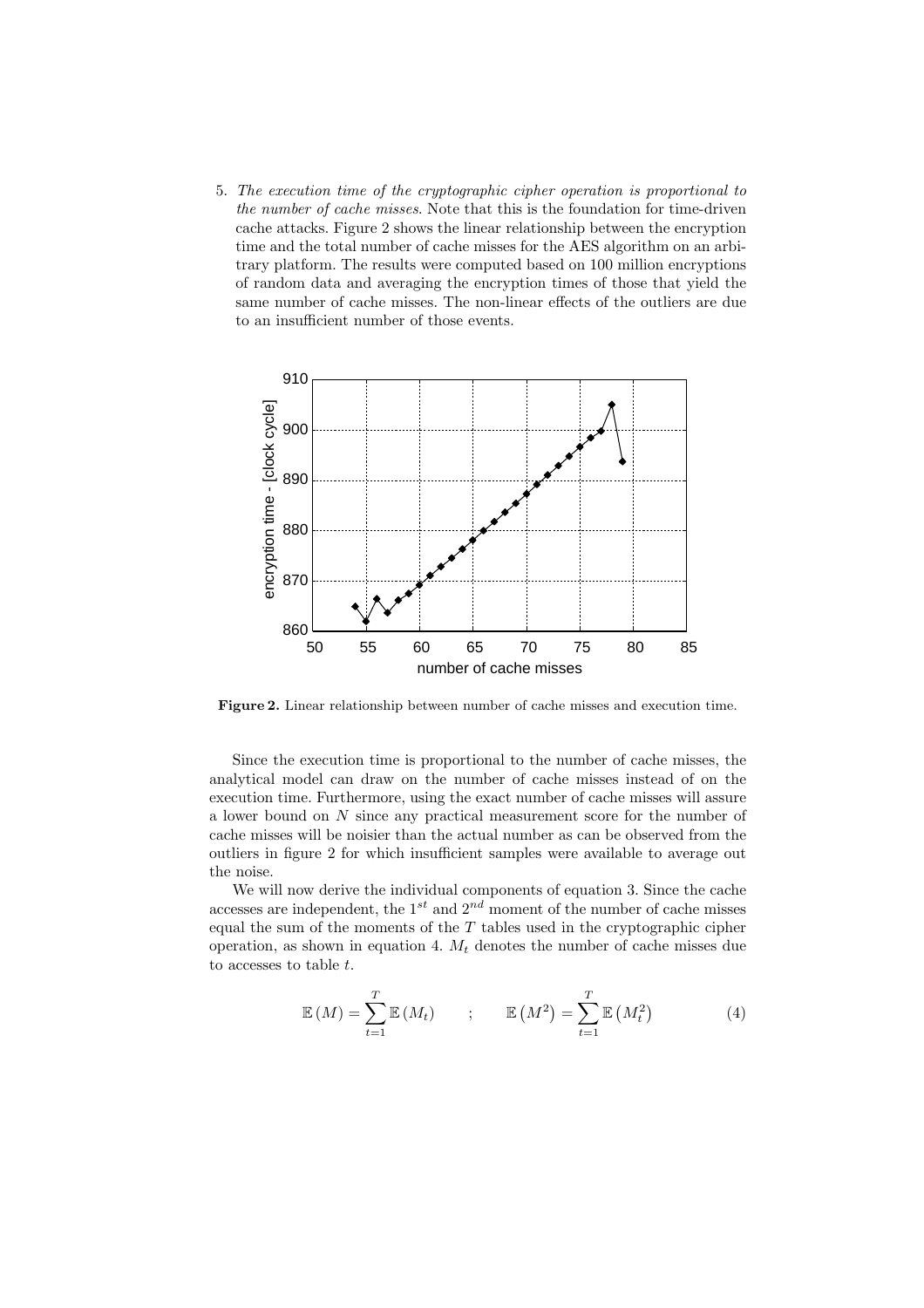As a result, we can concentrate on calculating the moments for a single lookup table and combine them afterwards. It can be shown that the probability  $P_{k,l}(j)$  that of a table occupying l cache lines exactly j cache lines are accessed after k accesses to the table is expressed by equation 5, where  $C_n^r$ : is the binomial coefficient expressing the number of combinations of r items that can be selected from a set of  $n$  items.

$$
P_{k,l}(j) = \frac{C_l^j \left(\sum_{i=1}^j (-1)^{j-i} C_j^i i^k\right)}{l^k} \tag{5}
$$

Using these probabilities, the expected value of the number of cache misses  $\mathbb{E}(M)$  and the variance on the number of cache misses  $\mathbb{E}(M^2) - \mathbb{E}(M)^2$  for k accesses to a table occupying  $l$  cache lines can be calculated as in equations 6 and 7 respectively. A simple expression for the expected value can be derived by noting that the probability of a single cache line not being loaded into the cache after k accesses to l cache lines is  $(1-1/l)^k$ . As a result, the expected number of cache lines that are not loaded becomes  $l - (1 - 1/l)^k$  and the expected number of lines that are loaded  $\mu_M(k, l)$  equals  $l - l \cdot (1 - 1/l)^k$ .

$$
\mu_M(k,l) = \sum_{j=1}^l j \cdot P_{(k,l)}(j) = l - l \cdot \left(\frac{l-1}{l}\right)^k
$$
\n(6)

$$
\sigma_M^2(k,l) = \sum_{j=1}^l j^2 \cdot P_{(k,l)}(j) - \mu_M^2(k,l)
$$
\n(7)

For ease of calculation, we now adjust the estimation to output a 1 if a cache hit has been predicted and a 0 if a cache miss has been predicted. This only changes the sign of the correlation coefficient with respect to our earlier assumption that the estimation outputs a 0 for a cache hit and a 1 for a cache miss as  $\rho(A - X, Y) = -\rho(X, Y)$  with X, Y random variables and A constant.

To find the  $1^{st}$  and  $2^{nd}$  moment of the estimations, we note that the estimation is either a 1 or a 0. Only the 1 value will contribute to the moments, which are thus equal to  $1 \cdot P(E=1)$  and  $1^2 \cdot P(E=1)$ , with  $P(E=1)$  the probability of having an estimation equal to 1. To find  $P(E = 1)$ , we need to differentiate between the 2 estimation models. For the table index estimation, the probability that 2 independent accesses to a table use the same table index is equal to  $1/r$ , with  $r$  the number of elements in the table. For the cache line estimation, the probability that 2 independent accesses use the same cache line is equal to  $1/l$ , with  $l$  the number of cache lines occupied by the table. The expected value of the estimated number of cache misses  $E(E)$  and the variance on the estimated number of cache misses  $\mathbb{E}(E^2) - \mathbb{E}(E)^2$  can be calculated as in equations 8 and 9 respectively.

$$
\mu_E|_{TIE} = \frac{1}{r} \qquad ; \qquad \mu_E|_{CLE} = \frac{1}{l} \tag{8}
$$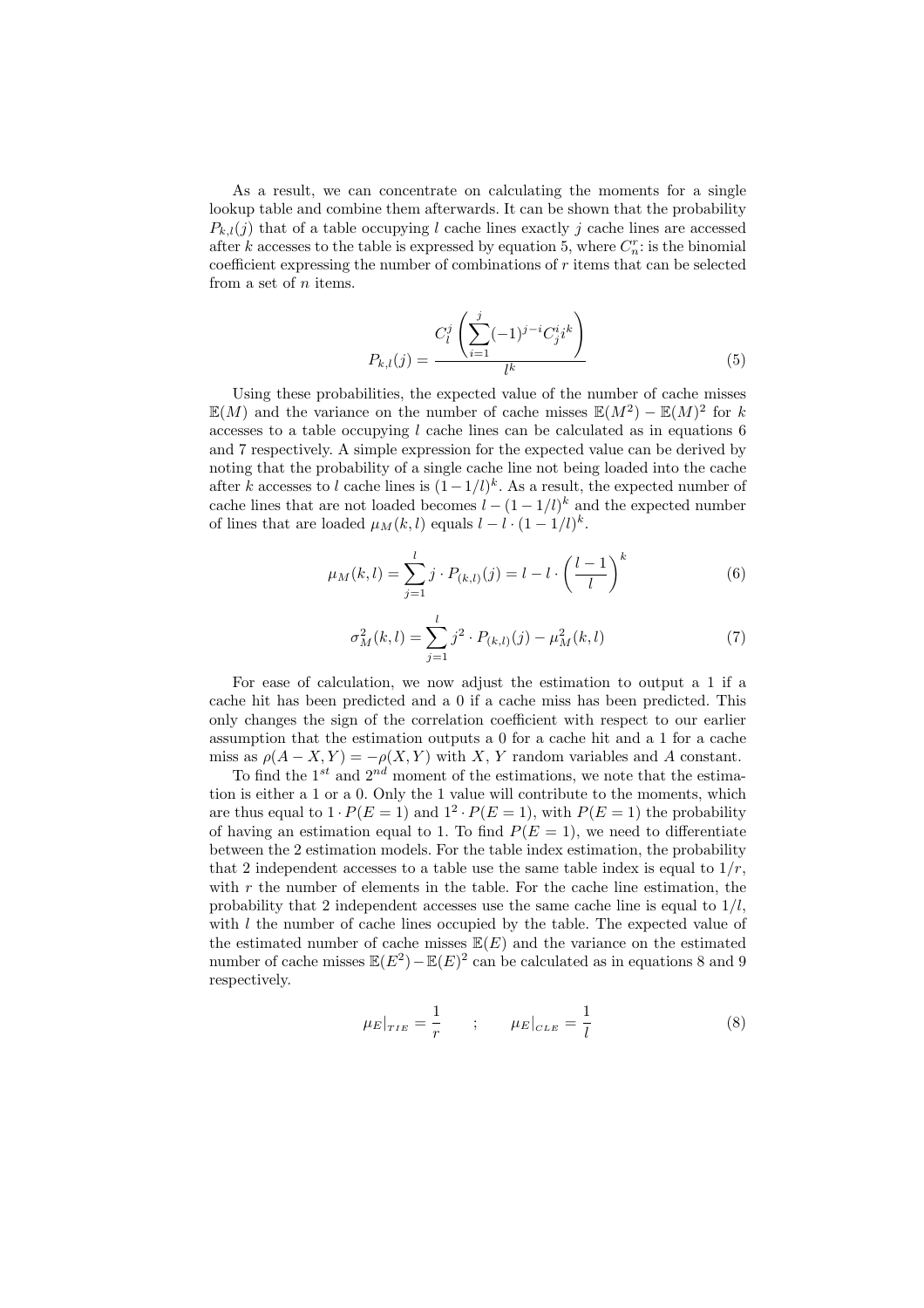$$
\sigma_E^2 = \mu_E - \mu_E^2 \tag{9}
$$

Finally, to find  $\mathbb{E}(E.M)$ , we need to differentiate between the table of interest and the other tables that are part of the cryptographic cipher operation. For the tables that are not of interest, the estimation and the measurements are independent and  $\mathbb{E}(E \cdot M)$  is simply  $\mathbb{E}(E) \cdot \mathbb{E}(M)$ . For the table of interest, only the estimation with value 1 will contribute to the moment and  $\mathbb{E}(E \cdot M)$  is equal to  $P(E = 1) \cdot 1 \cdot \mu_H(k, l)$  where  $\mu_H(k, l)$  is the expected number of cache misses with  $k$  accesses to  $l$  cache lines when a cache hit is correctly estimated. Since a cache hit will occur we can ignore the first access and the expected number of cache misses is the expected number of cache misses for the remaining  $k - 1$ accesses:

$$
\mu_H(k, l) = \mu_M(k - 1, l)
$$
\n(10)

Using the previous equations and derivations, the correlation coefficient between the estimations and the measurement score observing the cache misses of  $T$  tables, with table  $T$  the table of interest, is equal to:

$$
\rho = \frac{\mu_E \cdot \left(\sum_{t=1}^{T-1} \mu_M(k_t, l_t) + \mu_H(k_T, l_T)\right) - \mu_E \cdot \left(\sum_{t=1}^{T-1} \mu_M(k_t, l_t)\right)}{\sigma_E \sqrt{\sum_{t=1}^{T} \sigma_M^2(k_t, l_t)}} \qquad (11)
$$

$$
= \frac{\mu_E \cdot \mu_D(k_T, l_T)}{\sigma_E \sqrt{\sum_{t=1}^{T} \sigma_M^2(k_t, l_t)}} \text{ where } \mu_D(k_T, l_T) = \mu_H(k_T, l_T) - \mu_M(k_T, l_T)
$$

$$
= \left(\frac{l_T - 1}{l_T}\right)^{k_r - 1}
$$

Combining equation 2 and equation 11 results in the analytical model for time-driven cache attacks:

$$
N = \frac{2 \cdot Z_{\alpha}^{2}}{\frac{\mu_{E}^{2}}{\sigma_{E}^{2}} \cdot \frac{\mu_{D}^{2}(k_{T}, l_{T})}{T}} \sum_{t=1}^{T} \sigma_{M}^{2}(k_{t}, l_{t})
$$
(12)

As an example, for the last round correlation attack using the cache line estimation to attack the OpenSSL AES implementation running on a processor with cache lines of length 64 bytes,  $N$  can be found by noting that in addition to the 16 accesses to the table of interest Te4, which occupies 16 cache lines, there are 36 accesses to each of the other 4 tables Te0, Te1, Te2 and Te3, which each also occupy 16 cache lines. With a probability for success equal to 0.99,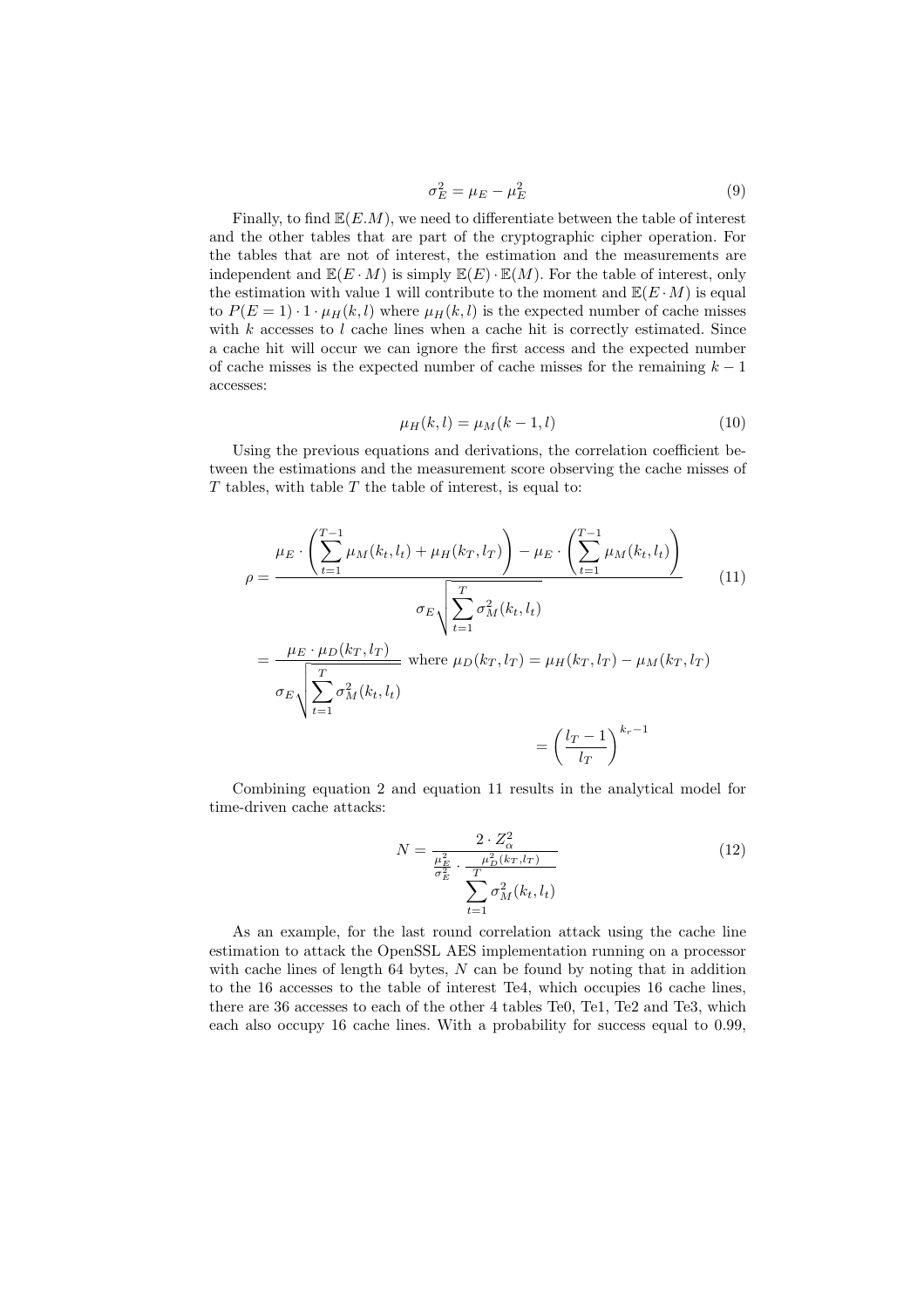the resulting expected number of measurements for success  $N$  is forecasted to be 6592:

$$
N|_{\alpha=0.99} = \frac{11}{\frac{1/16^2}{1/16 - 1/16^2} \cdot \frac{\mu_D^2(16, 16)}{4 \cdot \sigma_M^2(36, 16) + \sigma_M^2(16, 16)}} = 6592\tag{13}
$$

Equation 14 tells us that for the same implementation on the same platform, the cache line estimation attack is about  $r/l$  times more effective than the table index estimation attack. This means for instance that in order to attack a regular OpenSSL implementation on a platform with 64 byte cache lines 16 times less measurements are needed when the cache miss estimation is based on cache collisions instead of internal collisions.

$$
\frac{N|_{TIE}}{N|_{CLE}} = \frac{\frac{\mu_E^2}{\sigma_E^2}|_{CLE}}{\frac{\mu_E^2}{\sigma_E^2}|_{TIE}} \approx \frac{r}{l}
$$
\n(14)

Equation 15 tells us that the analytical model is based on the signal-to-noise ratio that is present in the measurements and hence is independent of the actual method a time-driven attack with a given estimation model uses to select the secret key fragment. Indeed, for the same attack on two different implementations A and B on the same platform, the increase in resistance can be expressed as follows:

$$
\frac{N_B}{N_A} = \frac{\frac{\mu_D^2(k_{T_A}, l_{T_A})}{T_A}}{\frac{\mu_D^2(k_{T_B}, l_{T_B})}{\frac{\mu_D^2(k_{T_B}, l_{T_B})}{\frac{T_B}{k_B}}}} = \frac{SNR_A}{SNR_B}
$$
(15)

As can be seen in figure 3,  $\mu_D$  is the distance between the distributions of the expected number of cache misses and the expected number of cache misses when a cache hit is correctly predicted. This is the signal that the adversary tries to observe and  $\mu_D^2$  is the power that is present in this signal. The noise of the measurements is the variance of the expected number of cache misses of of the measurements is the variance of the expected number of cache misses of all tables which is equal to  $\sum \sigma_M^2$ . The increase in resistance  $N_B/N_A$  is thus  $SNR<sub>A</sub>/SNR<sub>B</sub>$ , which is the ratio between the signal-to-noise ratios of the two implementations.

#### 4 Experimental Results

The following 5 AES implementations or attack scenarios have been used to experimentally verify the correctness of the analytical model: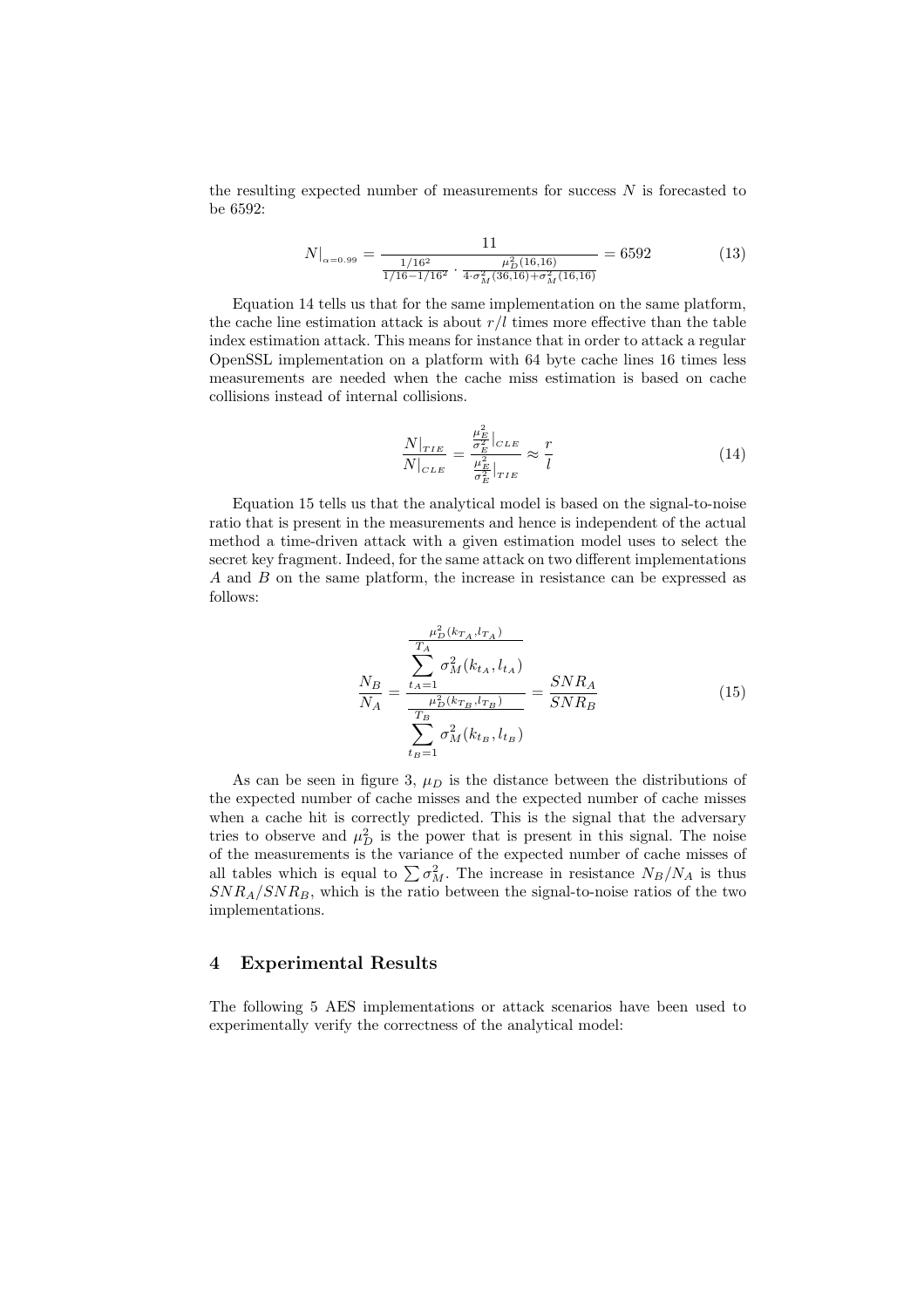

Figure 3. Cache miss probability distribution (not drawn to scale).

- OSSL (OpenSSL): The original OpenSSL implementation of the AES algorithm using 5 lookup tables Te0, Te1, Te2, Te3, and Te4, each of length 1024 bytes.
- CLR (Compact Last Round): OSSL but the last round employs a single compact S-box table of length 256 bytes instead of table Te4.
- NOT4 (NO table Te4): OSSL but the last round is implemented without the use of table Te4. Instead tables Te0, Te1, Te2, and Te3 are used.
- 2ENC (2 ENCryptions): OSSL observed by a limited adversary that is only able to observe the aggregated effect of 2 encryptions.
- OT4 (observe Only table Te4): OSSL observed by a powerful adversary who is able to observe a single round. Note that the same effect can be obtained by only cleaning out table Te4 but leaving tables Te0, Te1, Te2, and Te3 in the cache.

All experiments have been repeated on 3 different platforms from 2 different processor manufacturers with 2 different operating systems. Platform A and platform B each have L1 cache lines of length 32 bytes, while platform C has L1 cache lines of length 64 bytes. The length of the cache line is important as it specifies the number of cache lines that a lookup table occupies. If perfectly aligned in a processor with cache lines of length 32 bytes, a table of 1024 bytes occupies 32 lines, while a table of 256 bytes occupies 8 cache lines. With 64 byte cache lines, these tables occupy 16 and 4 cache lines respectively.

Since we are only interested in validating the correctness of the analytical model, the last round correlation attack of section 2.1 has been mounted in a single process setup and not with a spy and target process as would be the case for an actual attack. In the process, the cache is cleaned before the encryption of random plaintext data and the state of the performance counters, which have been programmed to count the L1 cache misses, is read just before and just after the encryption. A single measurement output consists of the ciphertext and the measurement score for the number of L1 cache misses.

Unlike the timestamp counter, the performance counters are only accessible in a high-privilege mode. Yet, a device driver and an application program interface can be installed to use the counters at any privilege level. Hence, the security evaluation of an implementation should be based on the measurement scores provided by the performance counters as this is the worst case scenario. If an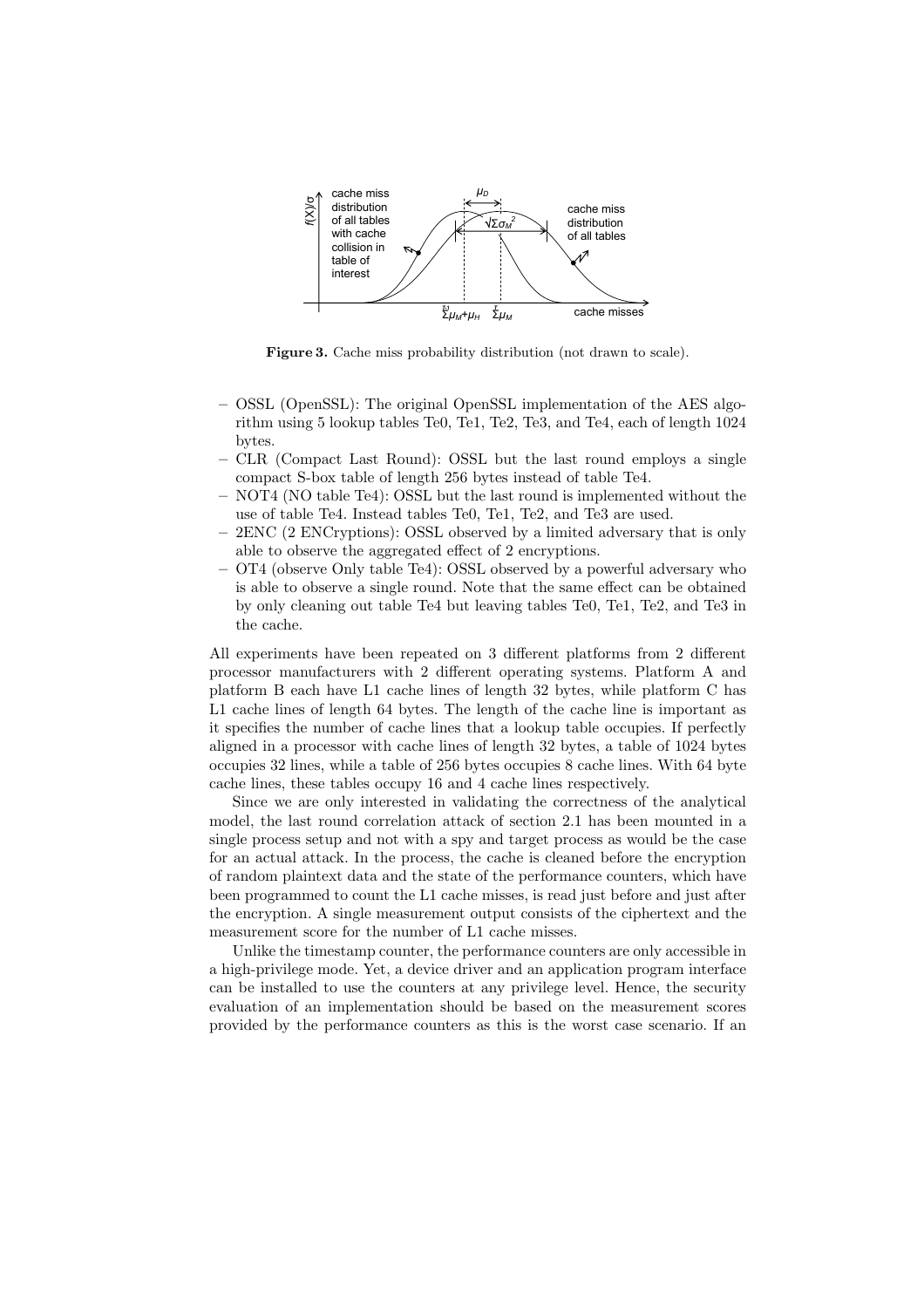adversary with access to the performance counters cannot succeed, then a more realistic adversary cannot succeed either.

Table 1 shows the required number of measurements for a successful table index estimation attack, in which the cache miss estimation is based on the table index of 2 table lookup operations. Table 2 shows the experimental results for the cache line estimation attack, in which the cache miss estimation is based on the cache line of 2 table lookup operations. The predicted results have been computed with a probability of 0.99 to discover the secret key. The measurement results are based on 100 assessments, except those that required a massive amount of measurement and processing time, which have been marked with a double dagger. For each assessment a new and random key has been generated. Note that each table entry contains 2 results: the minimum and the median required number of measurements over the 100 assessments to successfully extract the full 128-bit key. Figures 4 and 5 in the appendix are a graphic representation of the data in tables 1 and 2.

The results attest that the model accurately predicts a strict lower bound on the required number of measurements. Independent of the platform or the implementation or the adversary's observation capability, the prediction is lower than but very close to the minimum required number of measurements. Note that in order to obtain a prediction for the median required number of measurements, the confidence level, or in other words  $Z_{\alpha}$  in equation 2 should be increased to account for the fact that in the majority of the experiments the correct key fragment would be extracted. Increasing the probability to discover the secret key fragment to 0.999 returns an approximate number for the median required number of measurements.

|                  | 32 byte cache line |                       |             | 64 byte cache line |                        |
|------------------|--------------------|-----------------------|-------------|--------------------|------------------------|
|                  | predicted          | measured (min/median) |             | predicted          | measured (min/median)  |
|                  |                    |                       |             |                    |                        |
| OSSL             | 105K               | 150K/230K             | 140K/220K   | 112K               | 160K/270K              |
| <b>CLR</b>       | 2.06M              | 2.23M/3.85M           | 2.03M/4.00M | 66.8M              | 109M/160M <sup>‡</sup> |
| NOT <sub>4</sub> | 430K               | 420K/880K             | 440K/830K   | 1.52M              | 1.64M/3.30M            |
| 2ENC             | 234K               | 290K/520K             | 340K/510K   | 278K               | 450K/825K              |
| OT <sub>4</sub>  | 12.4K              | 15.0K/26.0K           | 17.0K/26.0K | 30.1K              | 38.0K/79.0K            |

† *based on 100 experiments* ‡ *based on 10 experiments*

Table 1. Required number of measurements for a successful table index estimation attack.

Given that the analytical model accurately predicts the required number of measurements, it is now possible to evaluate mitigated implementations for which experimental results can not be obtained as too many measurements would be required to extract the full 128-bit key. For instance the model forecasts that changing the OpenSSL implementation to use a single compact S-box table of length 256 bytes in the first and the last round increases the required number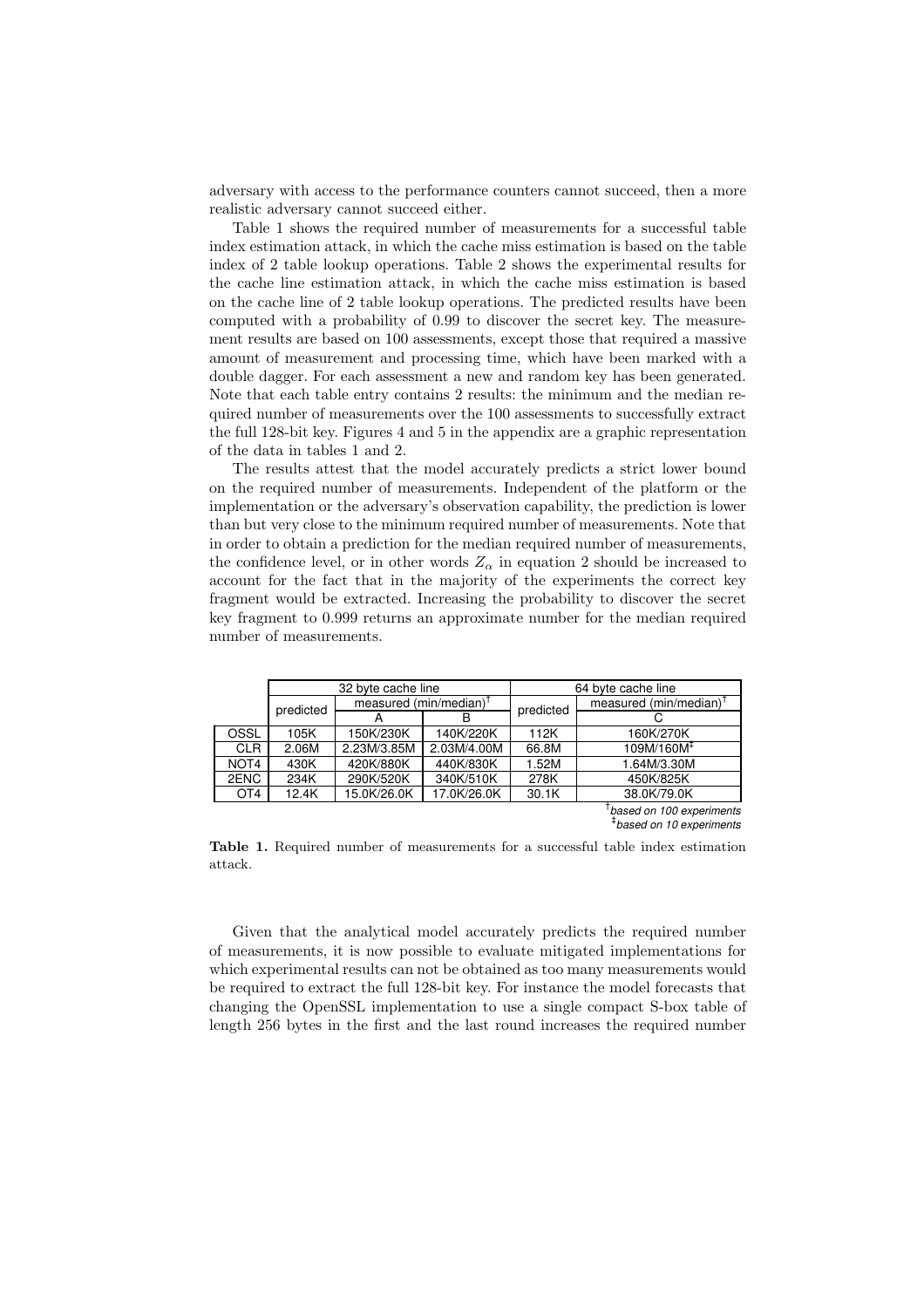|            | 32 byte cache line |                       |             | 64 byte cache line |                                    |
|------------|--------------------|-----------------------|-------------|--------------------|------------------------------------|
|            | predicted          | measured (min/median) |             | predicted          | measured (min/median) <sup>1</sup> |
|            |                    |                       |             |                    |                                    |
| OSSL       | 12.7K              | 21.1K/35.6K           | 20.0K/32.5K | 6.59K              | 10.0K/17.5K                        |
| <b>CLR</b> | 56.5K              | 55.0K/125K            | 82.0K/148K  | 787K               | 1.23M/2.18M <sup>‡</sup>           |
| 2ENC       | 28.5K              | 35.0K/75.6K           | 33.7K/75.0K | 16.3K              | 28.7K/49.4K                        |
| OT4        | 1.50K              | 1.87K/3.75K           | 2.12K/3.75K | 1.77K              | 4.12K/7.00K                        |

† *based on 100 experiments* ‡ *based on 25 experiments*

Table 2. Required number of measurements for a successful cache line estimation attack.

of measurements to  $9 \cdot 10^9 \approx 2^{33}$  for an adversary that is capable to observe a single encryption on contemporary platforms with 64 byte cache lines, while using an implementation that uses a single compact table in each round increases the required number of measurements to  $10^{23}$  ( $\approx 2^{76}$ ).

## 5 Conclusions

We have provided cryptographers and software developers with a tool to evaluate the strength of their encryption algorithm or software implementation against time-driven cache attacks. The analytical model accurately forecasts the strength of a symmetric key cryptosystem based on a few simple parameters that describe the adversary's observation capabilities, the software implementation, and the platform the algorithm is running on. The accuracy of the model has been confirmed with concrete measurement results for different implementations, attack scenarios and platforms.

## References

- 1. Onur Aciiçmez, Werner Schindler, and Çetin K. Koç. Trace Driven Cache Attack on AES. e-print of the IACR, 2006. Available online at http://eprint.iacr.org/ 2006/138.pdf.
- 2. Onur Aciiçmez, Werner Schindler, and Çetin K. Koç. Cache based remote timing attack on the aes. Cryptographers' Track - RSA Conference (CT-RSA 2007), LNCS 4377:271–286, 2007.
- 3. Daniel J. Bernstein. Cache-timing attacks on AES, 2004. Available online at http://cr.yp.to/papers.html\#cachetiming.
- 4. Guido Bertoni, Vittorio Zaccaria, Luca Breveglieri, Matteo Monchiero, and Gianluca Palermo. AES Power Attack Based on Induced Cache Miss and Countermeasure. In  $ITCC$  (1), pages 586–591. IEEE Computer Society, 2005.
- 5. Joseph Bonneau and Ilya Mironov. Cache-collision timing attacks against aes. In Louis Goubin and Mitsuru Matsui, editors, CHES, volume 4249 of Lecture Notes in Computer Science, pages 201–215. Springer, 2006.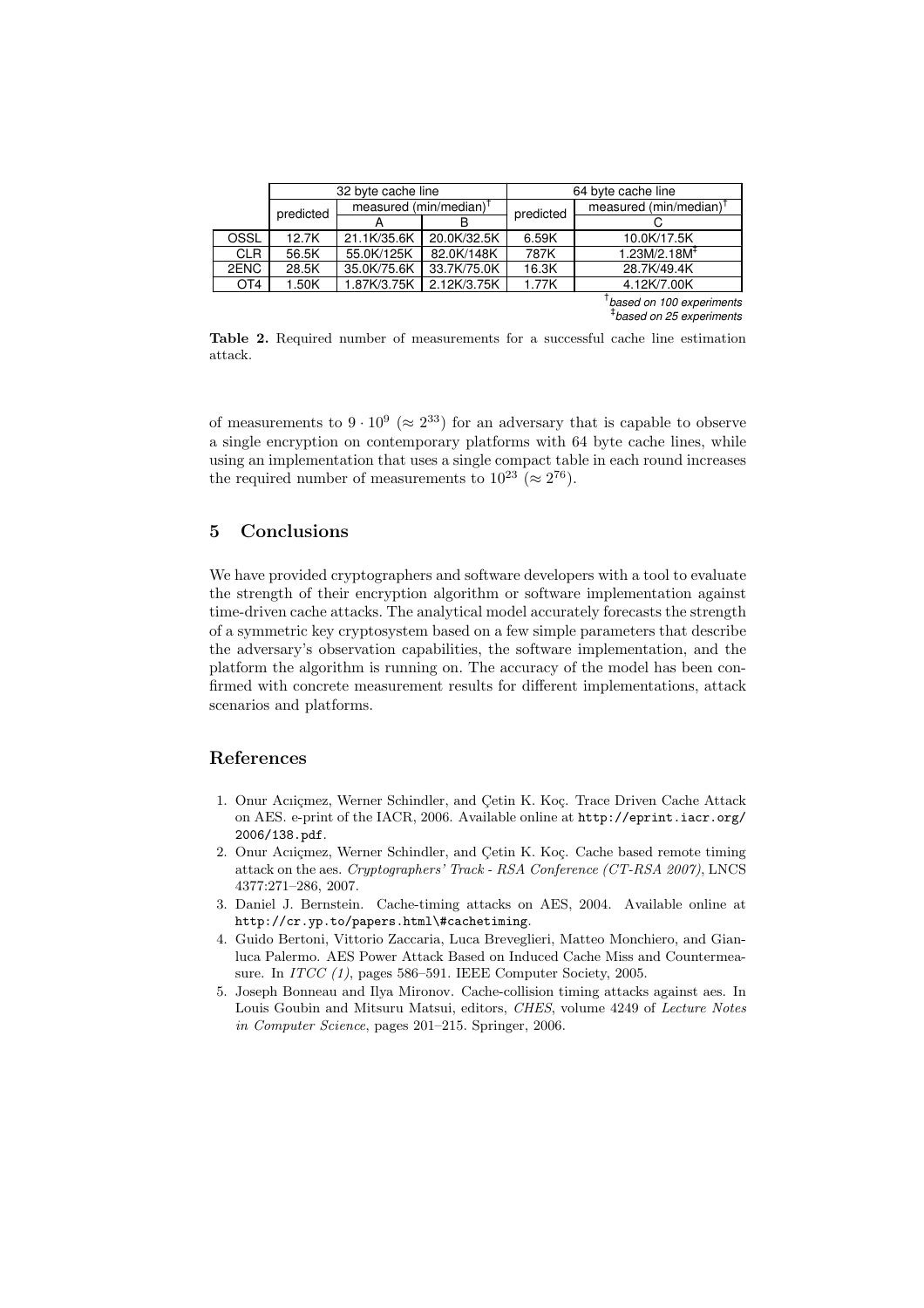- 6. Ernie Brickell, Gary Graunke, Michael Neve, and Jean-Pierre Seifert. Software mitigations to hedge AES against cache-based software side channel vulnerabilities. Cryptology ePrint Archive, Report 2006/052, 2006. Available online at http: //eprint.iacr.org/.
- 7. John Kelsey, Bruce Schneier, David Wagner, and Chris Hall. Side channel cryptanalysis of product ciphers. Journal of Computer Security, 8(2/3), 2000.
- 8. Paul C. Kocher. Timing Attacks on Implementations of Diffie-Hellman, RSA, DSS, and Other Systems. In Neal Koblitz, editor, CRYPTO, volume 1109 of Lecture Notes in Computer Science, pages 104–113. Springer, 1996.
- 9. Cédric Lauradoux. Collision attacks on processors with cache and countermeasures. In Christopher Wolf, Stefan Lucks, Po-Wah Yau (eds.) Proceedings of Western European Workshop on Research in Cryptplogy (WeWorc 2005). GI-Edition - Lecture Notes in Informatics (LNI), P-74, Bonner Köllen Verlag (2005), 2005.
- 10. Stefan Mangard. Hardware countermeasures against dpa ? a statistical analysis of their effectiveness. In CT-RSA, pages 222–235, 2004.
- 11. Michael Neve and Jean-Pierre Seifert. Advances on access-driven cache attacks on aes. Selected Areas of Cryptography – SAC 2006.
- 12. OpenSSL. OpenSSL: the Open-source toolkit for SSL / TLS. Available online at http://www.openssl.org/.
- 13. Dag Arne Osvik, Adi Shamir, and Eran Tromer. Cache Attacks and Countermeasures: The Case of AES. In David Pointcheval, editor, CT-RSA, volume 3860 of Lecture Notes in Computer Science, pages 1–20. Springer, 2006.
- 14. Dan Page. Theoretical use of cache memory as a cryptanalytic side-channel. Technical Report CSTR-02-003, Department of Computer Science, University of Bristol, June 2002.
- 15. Colin Percival. Cache missing for fun and profit, 2005. Available online at http: //www.daemonology.net/hyperthreading-considered-harmful/.
- 16. Yukiyasu Tsunoo, Teruo Saito, Tomoyasu Suzaki, Maki Shigeri, and Hiroshi Miyauchi. Cryptanalysis of DES Implemented on Computers with Cache. In Colin D. Walter, Cetin Kaya Koç, and Christof Paar, editors, CHES, volume 2779 of Lecture Notes in Computer Science, pages 62–76. Springer, 2003.

## Appendix

Figures 4 and 5 show the required number of measurements for a successful timedriven cache attack obtained through the analytical model and obtained through experimental results for the table index estimation and the cache line estimation attack respectively. Note that these figures are a graphic representation of the data in tables 1 and 2. For completeness, the description of the attack scenarios is repeated below:

- OSSL: OpenSSL implementation of the AES algorithm.
- CLR: OSSL with compact S-box table in last round.
- NOT4: OSSL without table Te4 in last round.
- 2ENC: OSSL attacked by a limited adversary observing 2 encryptions.
- OT4: OSSL attacked by a powerful adversary observing only last round.